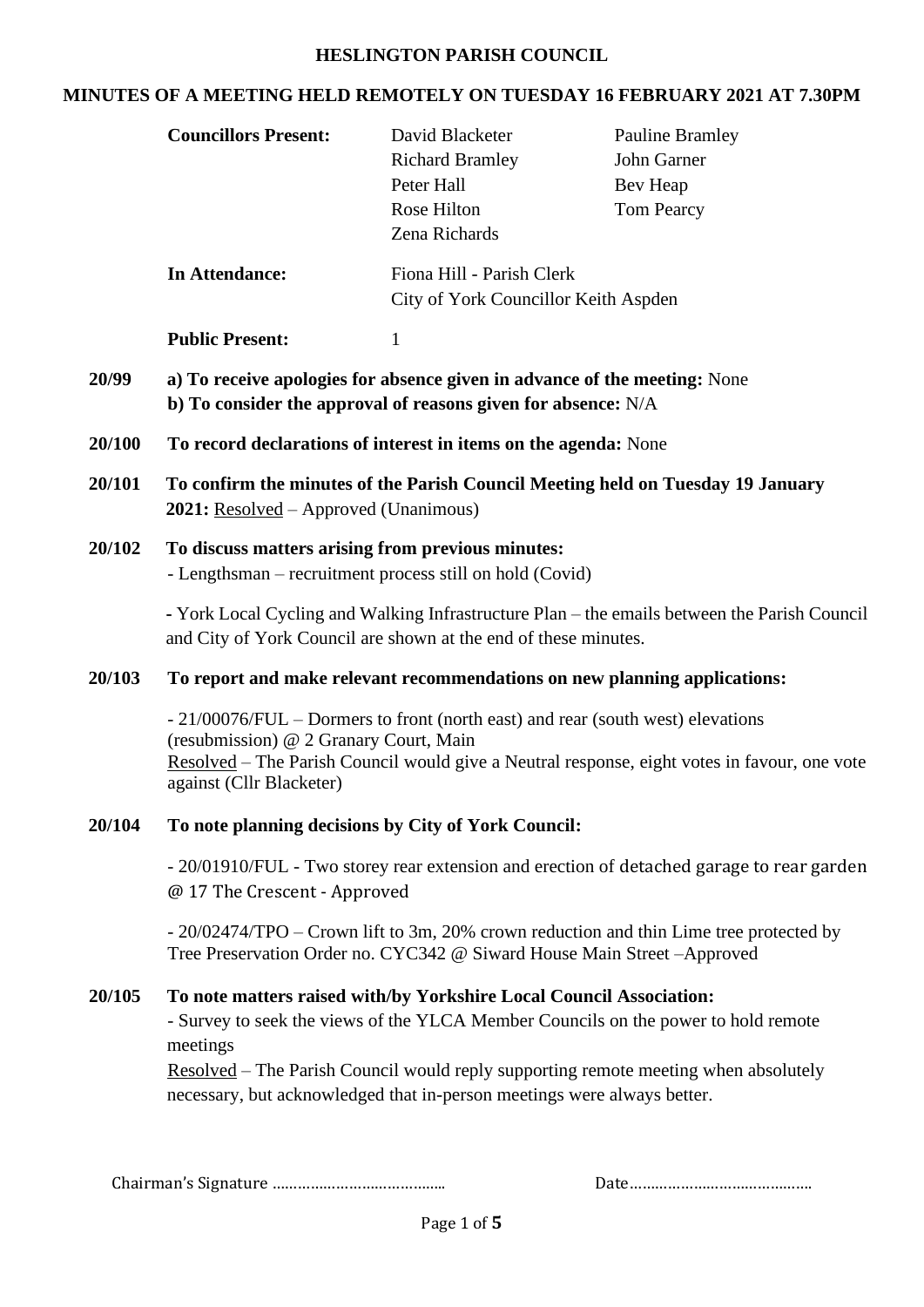**-** Ballot to select a parish representative to the City of York Joint Standards Committee Resolved – The Parish Council would abstain, as they don't know any of the candidates (Unanimous)

All emails received forwarded to Cllrs

# **20/106 To discuss financial matters with Responsible Financial Officer:**

- To note bookkeeping report to date for year ending 31 March 2021:
- The Parish Clerk had circulated the bookkeeping spreadsheet ahead of the meeting. - To adopt/re-adopt policies:
	- Parish Clerk is continuing the review, ensuring it is complete ready for the A.P.C.M. 2021
- Financial Management Internal Controls, Property/Asset Checks, Internal/External Audits

The Parish Clerk had circulated the bank statement ahead of the meeting, so Cllr were able to confirm the bank balances as an Internal Control Check.

To note payments

| $\sim$ $\sim$ $\sim$ $\sim$ $\sim$ $\sim$ $\sim$ |               |          |      |
|--------------------------------------------------|---------------|----------|------|
| - Parish Clerk                                   | Salary        |          | Bacs |
| - Urban Vision                                   | NP Consultant | £1260.00 | Bacs |

# **20/107 To receive reports from representative of outside bodies as follows:**

- Ward Councillors NTR, other than what is listed under individual agenda items
- North Yorkshire Police Cllrs noted the January report received and circulated. Attached at the end of the minutes
- Heslington East Community Forum NTR
- Good Neighbourhood Forum Meeting Thu21Jan21 draft minutes & presentations had been circulated to Cllrs
- Ouse and Derwent Drainage Board Meeting Tue26Jan21 and the board are planning a Biodiversity Action Plan
- Sports Field The cricket club were planning new nets and surfacing, which would require planning permission. The equipment would be owned by the sportsfield, but managed by the cricket club.
- York Environment Forum –Meeting 12-01-21 and York Environment Week had been a success
- Alms Houses NTR
- The Meeting Room renovations are ongoing
- Fulford & Heslington Ward Meetings Next meeting will be 08Mar21, which will be the last one for this financial year. Funding have been given to:
	- Heslington Church for gutter repairs
	- School for outside activities

Capital schemes, discussed at walk around, were awaiting costings

### **20/108 To discuss/agree actions with long-standing matters:**

- Appearance of village
	- o Painting of utility boxes

Each box would cost £112.00 for preparation, 1 coat of undercoat, 1 coat of gloss and 1 coat of graffiti paint. The cost would be £70.00 without graffiti paint. The Parish Council asked Cllr Garner to obtain more information about the graffiti paint.

o Noticeboard

Resolved – The Parish Council accepted the quote of £70.00-£80.00 and for the contractor to take the noticeboard to his workshop to conduct the work.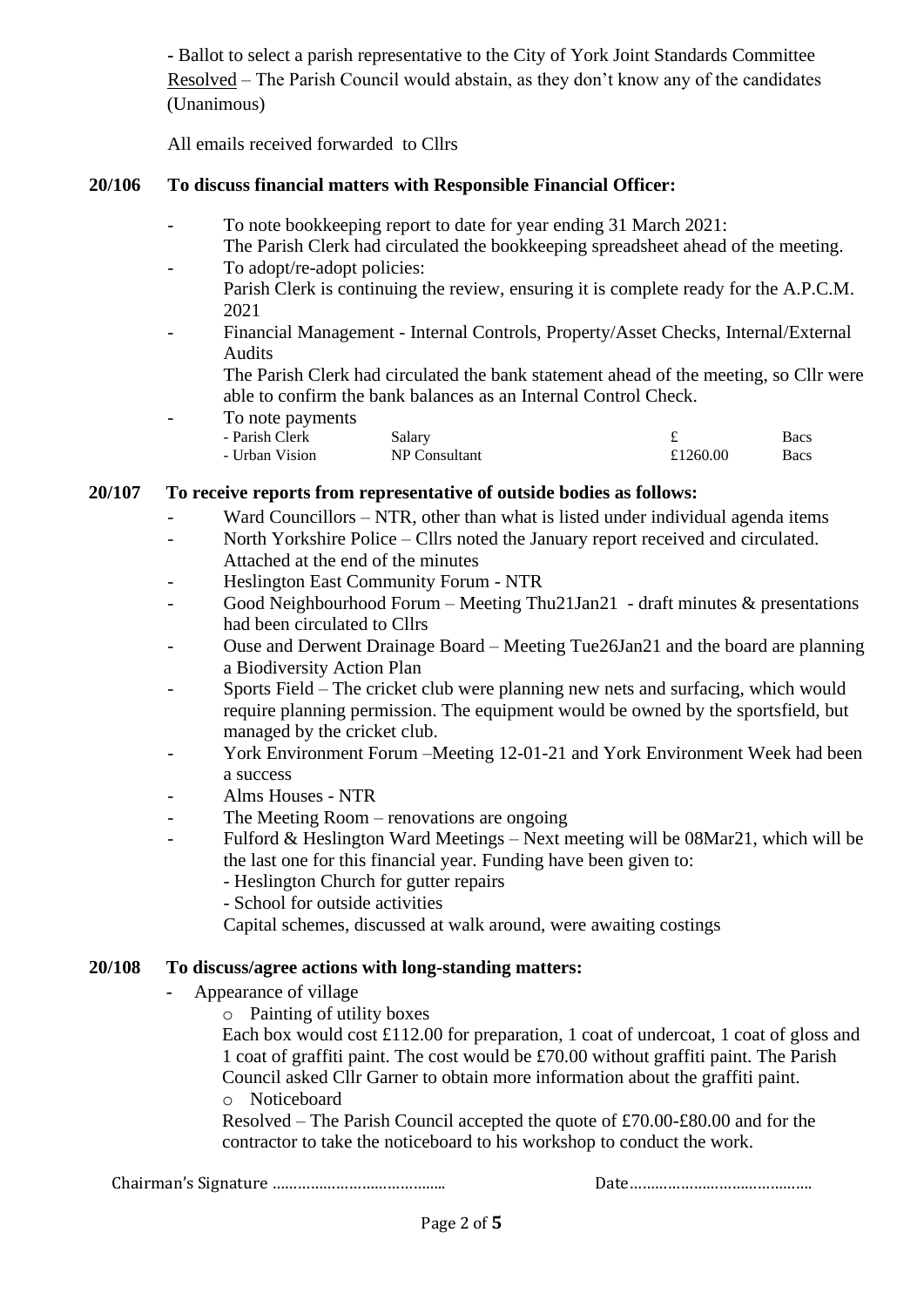- Highway Matters
	- E scooters/ E bikes Trial

Cllr Aspden reported the rollout out was continuing Cllr P Bramley pointed out that by continuing to push ahead with the increasing rollout during Covid restrictions,(greatly reduced footfall and vehicular traffic), the trial cannot be considered fair and accurate .

Cllr R Bramley would send photos of the overgrown hedge on Long Lane to Cllr Aspden to report.

- City of York Council
	- o Article 4 (2) Direction Cllr Aspden would request an update
	- o Neighbourhood Planning

The Chairman informed the meeting that due to the confidential nature of the matters to be discussed, this would be discussed in private session.

- o Local Plan The inspectors had accepted the additional information provided, and had advised that a further consultation was required - this would only be about the greenbelt methodology. A virtual enquiry would follow, to be held early Summer 2021.
- University of York
	- o Antisocial Behaviour currently no issues.
- Communication
	- $\circ$  Website this is up to date
	- $\circ$  Broadband NTR
	- o Newsletter next edition to be drafted for next month

#### **20/109 To discuss correspondence received by the council:**

#### **-** School Lane verge

Cllrs discussed the problem on School Lane and of a lack of space in certain locations. Cllr Aspden had previously visited with a highways officer who was of the opinion that if the edges of the verges are bollarded, some of the car parking opposite would likely need to be removed, as with cars parked (for example with school collection), it can be difficult for other vehicles to get past particularly larger vehicles such as waste wagons.

Parking arrangements would need to be changed or at least parking to be reduced. There has been no desire from residents for this to happen .

Resolved – Cllr P Bramley would respond to the resident cc Cllr Aspden

# **20/110 To receive matters raised by members:**

Cllrs discussed the proposed resident parking zones in the Hull Rd Ward and the knock-on effect of displacement to other local areas.

Cllr Pearcy would take photos of faded road markings; School Lane – Crescent and forward to Cllr Aspden.

Cllr Aspden was asked to research the use of the emergency entry/exit for Elvington Airfield, which had been used at a recent event.

### **20/111 To note matters raised by members of public:** None

### **20/112 To confirm the details of the next meeting:** 16 March 2021

Future meeting dates – 20Apr21, 18May21, 15Jun21, 20Jul21, 17Aug21, 21Sep21, 19Oct21, 16Nov21, 21Dec21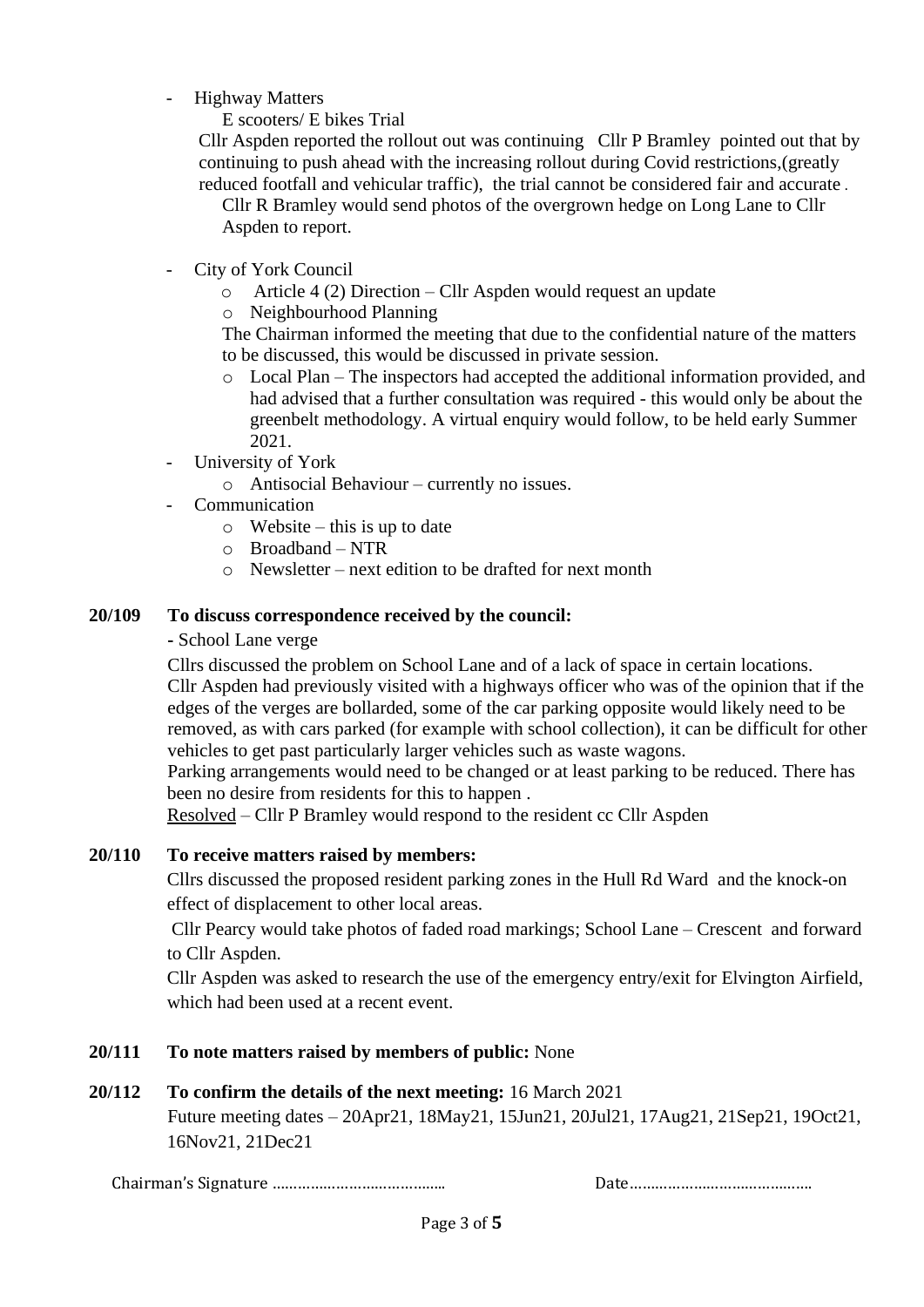## **Text of reply from Cllr Aspden dated 12 February 2021**

Dear Fiona,

Thank you for copying me in to your email. I had passed on your comments to Council's traffic officers, who have advised me as to the response below.

The table included in the Draft York Local Cycling and Walking Infrastructure Plan (LCWIP) Scoping Report was a version of the Strategic Cycle Route Plan which was agreed by the Executive Member in 2016. This was originally consulted on in 2012. Since approval the table has been updated to take account of progress on scheme delivery.

The LCWIP plan, which you refer to in your email, sets out some draft proposals, which will be subject to future decision and funding. The LCWIP will be a prioritised list, but the Council does not have funding for all the schemes.

The route from Wheldrake to Heslington is currently one of the schemes put to DfT for the Active Travel Fund to deliver. The next step in the development of the scheme will be formal consultation, which will include the parish council. The scheme is not an easy one to deliver and some work is required to identify if solutions can be found.

I have been assured that both ward Councillors and Parish Councils will be key consultees when we progress the Active Travel Fund and the LCWIP to the next stage, as part of the Local Transport Plan development.

As for the name of the ST15 development site south of the A64, officers advise me that this was correct at the time the table was originally prepared and will now be amended when the LCWIP is drafted.

If you do have any further questions, happy to pass on to the appropriate Council officers.

### **Text of email to Cllr D'Agorne, copying in Cllr Aspden, dated 12 February 2021**

Dear Cllr D'Agorne,

Following Keith Aspden's indication at Heslington Parish Council on 19th January, and the recorded Decision Session of the Executive Member for Transport on 18th January, Heslington Parish Council members have now had sight of the draft LCWIP [York Local Cycling and Walking Infrastructure Plan](https://emea01.safelinks.protection.outlook.com/?url=https%3A%2F%2Fdemocracy.york.gov.uk%2Fdocuments%2Fs145247%2FActive%2520Travel%2520Fund%2520Annex%2520C%2520-%2520LCWIP%2520Draft%2520Scoping%2520Report.pdf&data=04%7C01%7C%7Cec9e43d6443e4aaadd8608d8cf568d3f%7C84df9e7fe9f640afb435aaaaaaaaaaaa%7C1%7C0%7C637487317937226837%7CUnknown%7CTWFpbGZsb3d8eyJWIjoiMC4wLjAwMDAiLCJQIjoiV2luMzIiLCJBTiI6Ik1haWwiLCJXVCI6Mn0%3D%7C1000&sdata=PPM99VkqqkbMGsIvhvPLc038KgVGi0EO8yFlwgdK1Do%3D&reserved=0) 

As Keith Aspden indicated to us, the proposed Wheldrake to Heslington route was well down in the priority list (in Annexe A p53) at 76/128. But we do not think that Heslington Parish Council were aware that the top two in the priority list both involved Heslington Parish. We appreciate that at this stage the Parish Council need not have been informed, but we are concerned that the complete absence of "Heslington" in your ward identifications may jeopardise Heslington's involvement in the consultation process. The nett result of this inaccurate labelling is that if you look down the list of wards, the name "Heslington" does not appear.

The inclusion of relevant Parish Councils is important in any future consultation process. Given that Parish boundaries may not be co-terminus with ward boundaries, Parish Councils should be considered as an important layer in the consultation process. For example, in the mapping exercise below, we see that route 1 traverses two wards but is wholly in Heslington Parish and the Parish Council may therefore have more focussed feedback to offer.

On a separate issue of accuracy, the draft cites Whinthorpe development related to route 76 which presumably should be Langwith Garden Village or labelled ST15 with reference to the draft Local Plan. This is also wholly within Fulford and Heslington ward and Heslington Parish.